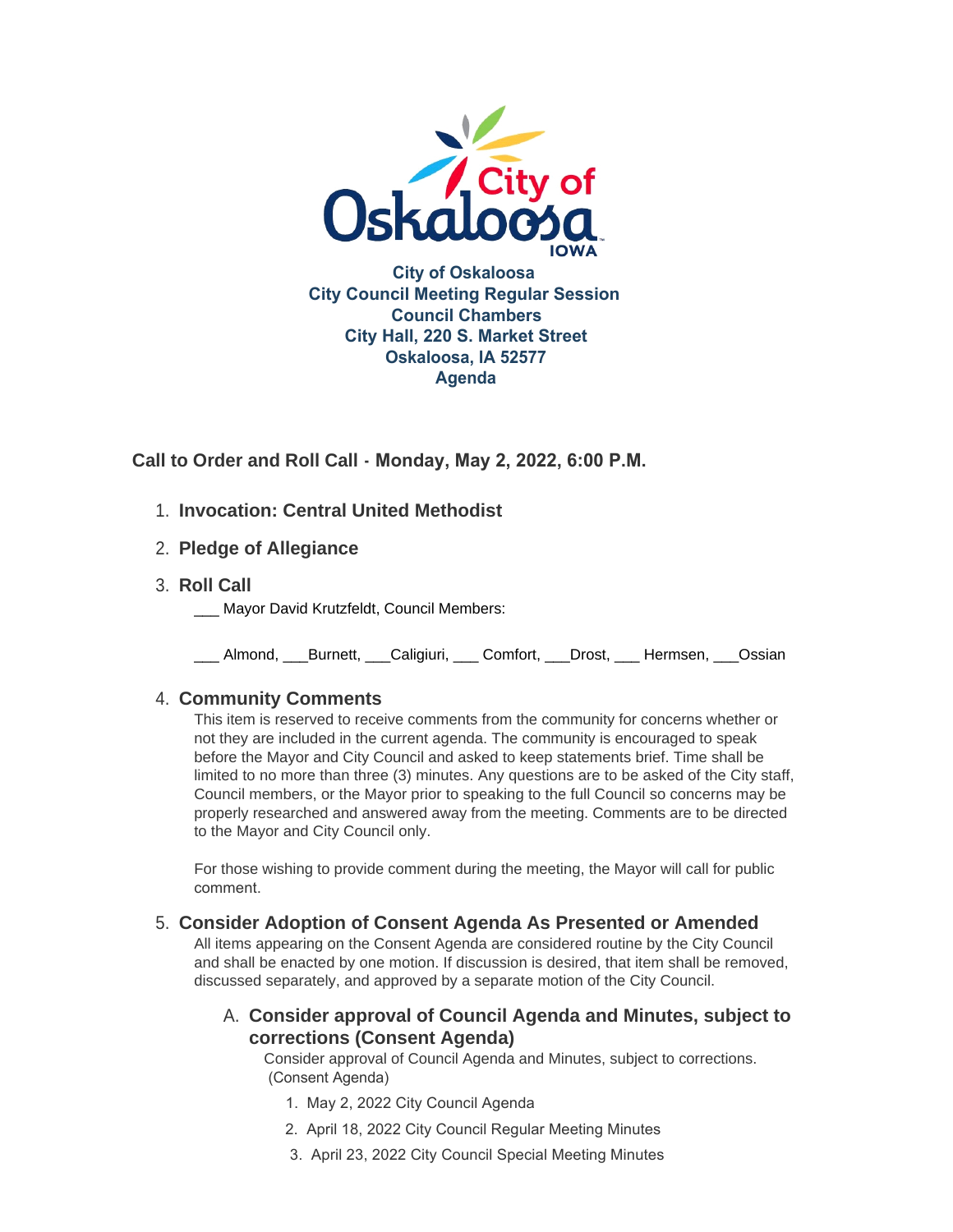Documents:

[City Council Minutes April 18 2022.docx](https://www.oskaloosaiowa.org/AgendaCenter/ViewFile/Item/10141?fileID=26566) [City Council Special Minutes April 23, 2022.doc](https://www.oskaloosaiowa.org/AgendaCenter/ViewFile/Item/10141?fileID=26567)

**Consider a motion to receive and file reports and**  B. **communications from advisory and operating boards and commissions (Consent Agenda)**

Documents:

[MIN 20220404 Airport Commission Meeting Minutes.pdf](https://www.oskaloosaiowa.org/AgendaCenter/ViewFile/Item/10154?fileID=26597) [MIN 20220423 City Band Board Meeting Minutes.pdf](https://www.oskaloosaiowa.org/AgendaCenter/ViewFile/Item/10154?fileID=26598) [MIN 220415 Historic Preservation Commission Meeting Minutes.pdf](https://www.oskaloosaiowa.org/AgendaCenter/ViewFile/Item/10154?fileID=26599)

#### **C. Consider payment of claims for April 2022. (Consent Agenda)**

Who is submitting this City Clerk/Finance Department item.

Documents:

[COM\\_20220502 Claims List.docx](https://www.oskaloosaiowa.org/AgendaCenter/ViewFile/Item/10107?fileID=26523) [COUNCIL CLAIMS LIST 04222022.pdf](https://www.oskaloosaiowa.org/AgendaCenter/ViewFile/Item/10107?fileID=26524) [MANUAL CHECK REPORT 04222022.pdf](https://www.oskaloosaiowa.org/AgendaCenter/ViewFile/Item/10107?fileID=26525)

### **Consider approval of liquor license applications. (Consent**  D. **Agenda)**

Who is submitting this City Clerk/Finance Department item.

Documents:

[COM\\_20220502 Liquor Licenses.docx](https://www.oskaloosaiowa.org/AgendaCenter/ViewFile/Item/10108?fileID=26526)

**Consider approval of Pay Application No. 8, in the amount of**  E. **\$1,974.57 to Drish Construction, Inc., for work completed on the Meadow Creek Street Reconstruction Project (Consent Agenda).**

> Who is submitting this Public Works Department item.

Documents:

[COM\\_20220502\\_Meadow Creek Pay App 8.docx](https://www.oskaloosaiowa.org/AgendaCenter/ViewFile/Item/10122?fileID=26535) [20220502\\_Letter and Pay App 8.pdf](https://www.oskaloosaiowa.org/AgendaCenter/ViewFile/Item/10122?fileID=26536)

**Consider approval of Pay Application No. 9, in the amount of**  F. **\$38,798.87 to Drish Construction, Inc. for work completed on the 5th Avenue West & South F Street Sewer & Water**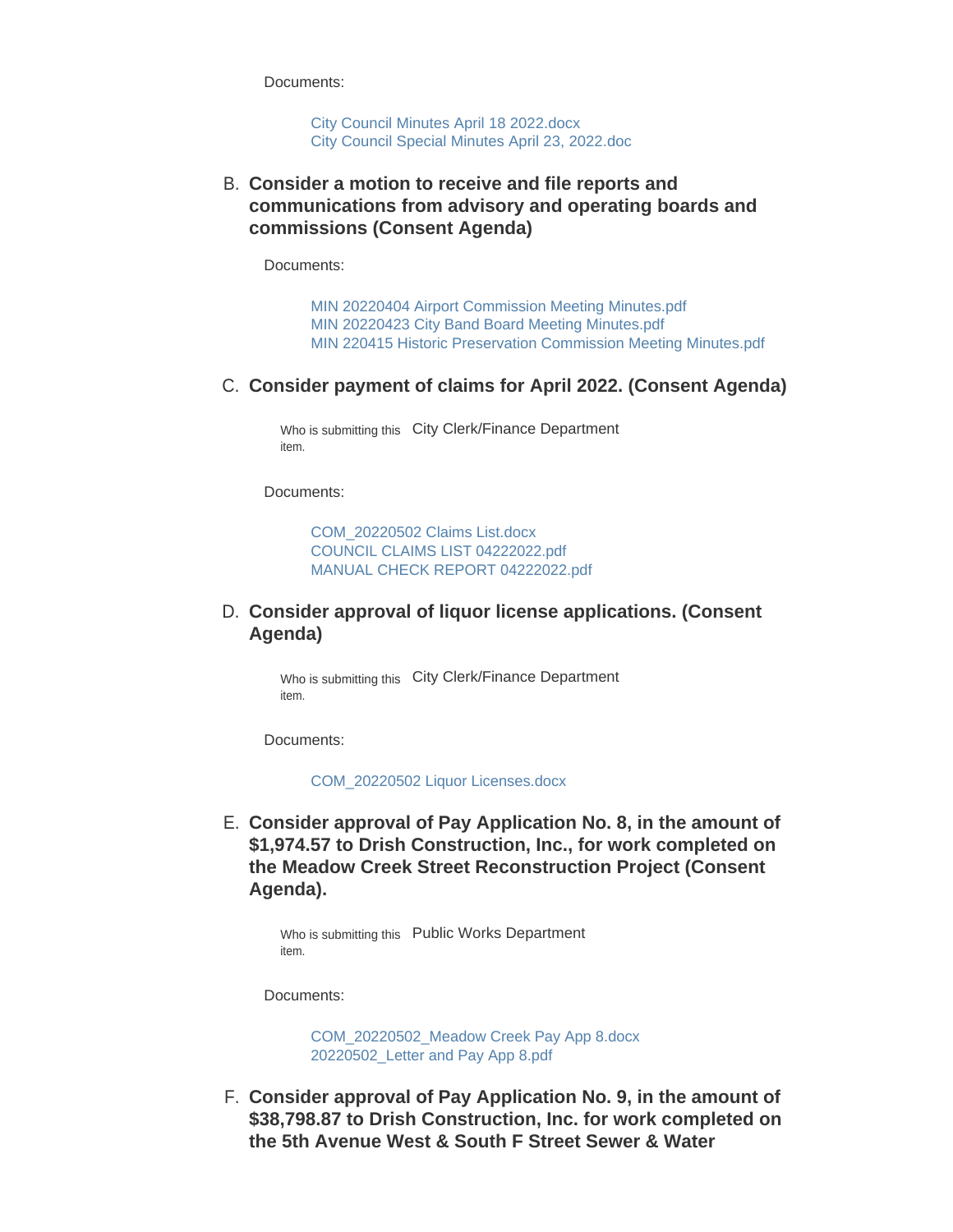#### **Improvements Project (Consent Agenda)**

Who is submitting this Public Works Department item.

Documents:

[COM\\_20220502 Pay App 9 Drish Construction.docx](https://www.oskaloosaiowa.org/AgendaCenter/ViewFile/Item/10125?fileID=26548) [20220502\\_Letter and Pay App 9 Revised.pdf](https://www.oskaloosaiowa.org/AgendaCenter/ViewFile/Item/10125?fileID=26549)

G. Consider approval of payments of \$908.48 to Area 15 **Regional Planning Commission and \$79,819.49 to Christner Contracting, Inc. (CCI), totaling \$80,727.97, for work completed on the Façade Improvement Project Phase III. (Consent Agenda)**

> Who is submitting this Development Services Department item.

Documents:

[COM 20220502 Facade3 May 2022 payments.pdf](https://www.oskaloosaiowa.org/AgendaCenter/ViewFile/Item/9994?fileID=26555) 20DTR004 - [Draw 15.pdf](https://www.oskaloosaiowa.org/AgendaCenter/ViewFile/Item/9994?fileID=26527) [Progress Report 09 -](https://www.oskaloosaiowa.org/AgendaCenter/ViewFile/Item/9994?fileID=26529) 202204.pdf

### **Consider a motion appointing a representative to the**  H. **Municipal Housing Agency (Consent Agenda)**

Who is submitting this City Manager's Office item.

Documents:

[COM 20220502 Municipal Housing Agency Appointment.docx](https://www.oskaloosaiowa.org/AgendaCenter/ViewFile/Item/10126?fileID=26550) [Montavon, Matt Municipal Housing 2022.pdf](https://www.oskaloosaiowa.org/AgendaCenter/ViewFile/Item/10126?fileID=26551)

### **Consider a resolution designating the official newspaper of**  I. **the city of Oskaloosa. (Consent Agenda)**

Who is submitting this City Clerk/Finance Department item.

Documents:

[COM\\_20220502 Official newspaper.docx](https://www.oskaloosaiowa.org/AgendaCenter/ViewFile/Item/10135?fileID=26561) [RES\\_22020502 Official newspaper.docx](https://www.oskaloosaiowa.org/AgendaCenter/ViewFile/Item/10135?fileID=26562) [Oskaloosa Herald - Letter official newspaper.pdf](https://www.oskaloosaiowa.org/AgendaCenter/ViewFile/Item/10135?fileID=26563)

**Consider a resolution scheduling a public hearing on**  J. **vacation and sale of the 120 foot by 16.5 foot section of the east-west alley adjacent to 209 North A Street. (CONSENT AGENDA)**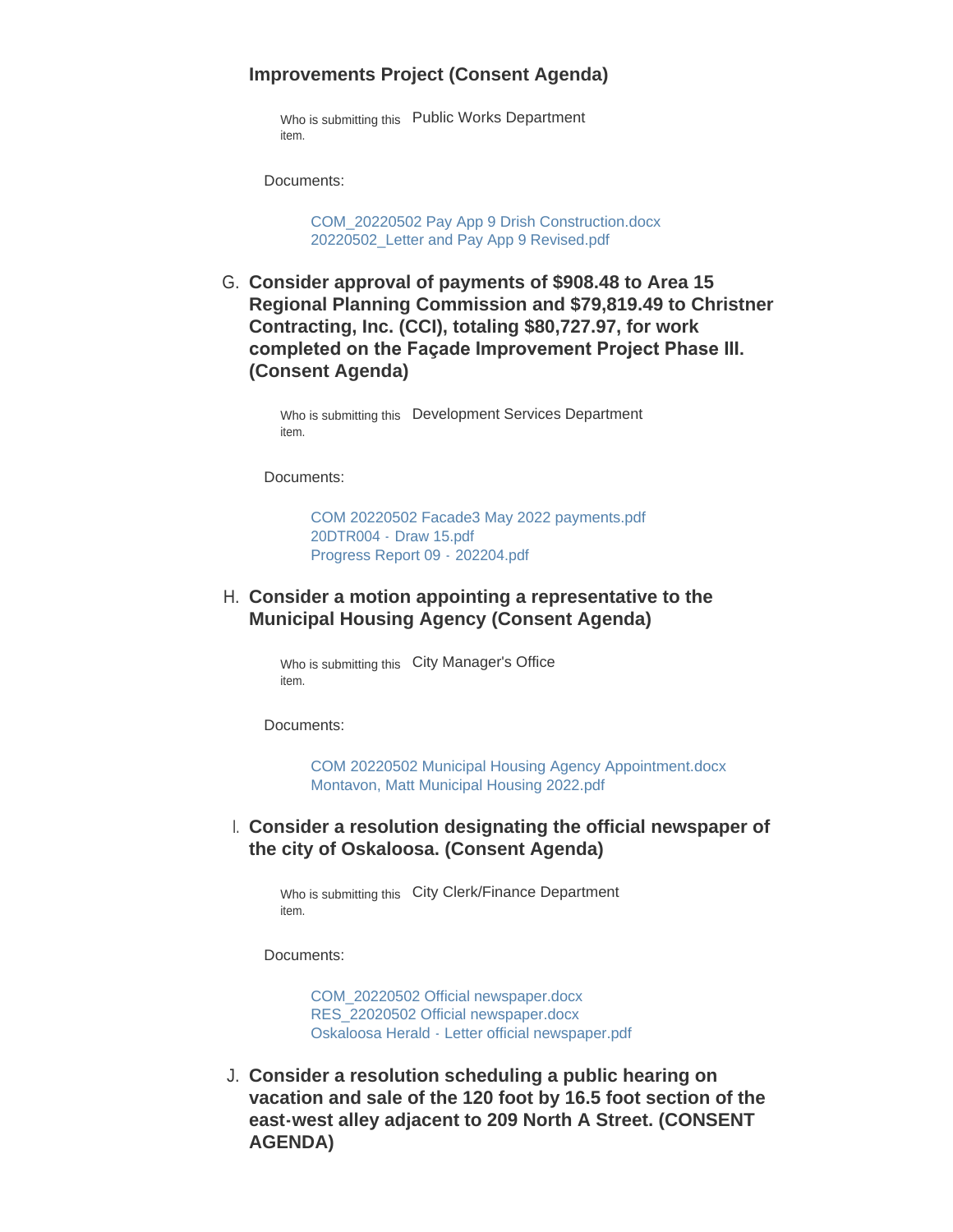Who is submitting this Public Works Department item.

Documents:

[COM 20220502 Alley Vacate 209 North A Street.docx](https://www.oskaloosaiowa.org/AgendaCenter/ViewFile/Item/10123?fileID=26594) [RES\\_20220502\\_209 North A Street Alley Vacate.docx](https://www.oskaloosaiowa.org/AgendaCenter/ViewFile/Item/10123?fileID=26538) [20220502\\_209 North A Street Alley Vacate map.pdf](https://www.oskaloosaiowa.org/AgendaCenter/ViewFile/Item/10123?fileID=26539) [20220502\\_Pictures.docx](https://www.oskaloosaiowa.org/AgendaCenter/ViewFile/Item/10123?fileID=26541) [20220502\\_209 North A Street application.pdf](https://www.oskaloosaiowa.org/AgendaCenter/ViewFile/Item/10123?fileID=26540)

**Consider a resolution scheduling a public hearing on**  K. **vacation and sale of the 133 foot by 16.5 foot section of the north-south alley adjacent to 308 North 5th Street. (CONSENT AGENDA)**

Who is submitting this Public Works Department item.

Documents:

[COM\\_20220502\\_308 North 5th Street Alley Vacate V2.docx](https://www.oskaloosaiowa.org/AgendaCenter/ViewFile/Item/10124?fileID=26543) [RES\\_20220502\\_308 North 5th Street Alley Vacate.docx](https://www.oskaloosaiowa.org/AgendaCenter/ViewFile/Item/10124?fileID=26544) [22020502\\_308 North 5th Alley Vacate Map.pdf](https://www.oskaloosaiowa.org/AgendaCenter/ViewFile/Item/10124?fileID=26545) [20220502\\_Pictures.docx](https://www.oskaloosaiowa.org/AgendaCenter/ViewFile/Item/10124?fileID=26546) [20220502\\_308 North 5th Application.pdf](https://www.oskaloosaiowa.org/AgendaCenter/ViewFile/Item/10124?fileID=26547)

**Consider a resolution setting a public hearing for the sale of**  L. **city owned property located at 209 North 8th Street. (Consent Agenda)**

Who is submitting this Development Services Department item.

Documents:

[COM 20220502 set public hearing 209 North 8th.docx](https://www.oskaloosaiowa.org/AgendaCenter/ViewFile/Item/10119?fileID=26511) [RES 20220502 set public hearing 209 North 8th.docx](https://www.oskaloosaiowa.org/AgendaCenter/ViewFile/Item/10119?fileID=26514) [Summary Report.docx](https://www.oskaloosaiowa.org/AgendaCenter/ViewFile/Item/10119?fileID=26515) [Map Location.pdf](https://www.oskaloosaiowa.org/AgendaCenter/ViewFile/Item/10119?fileID=26512) [photos.pdf](https://www.oskaloosaiowa.org/AgendaCenter/ViewFile/Item/10119?fileID=26513)

**Consider a resolution setting a public hearing for the sale of**  M. **city owned property located at 901 E Ave West. (Consent Agenda)**

> Who is submitting this Development Services Department item.

Documents:

[COM 20220502 set public hearing 901 E Ave West.docx](https://www.oskaloosaiowa.org/AgendaCenter/ViewFile/Item/10118?fileID=26516) [RES 20220502 set public hearing 901 E Ave West.docx](https://www.oskaloosaiowa.org/AgendaCenter/ViewFile/Item/10118?fileID=26520)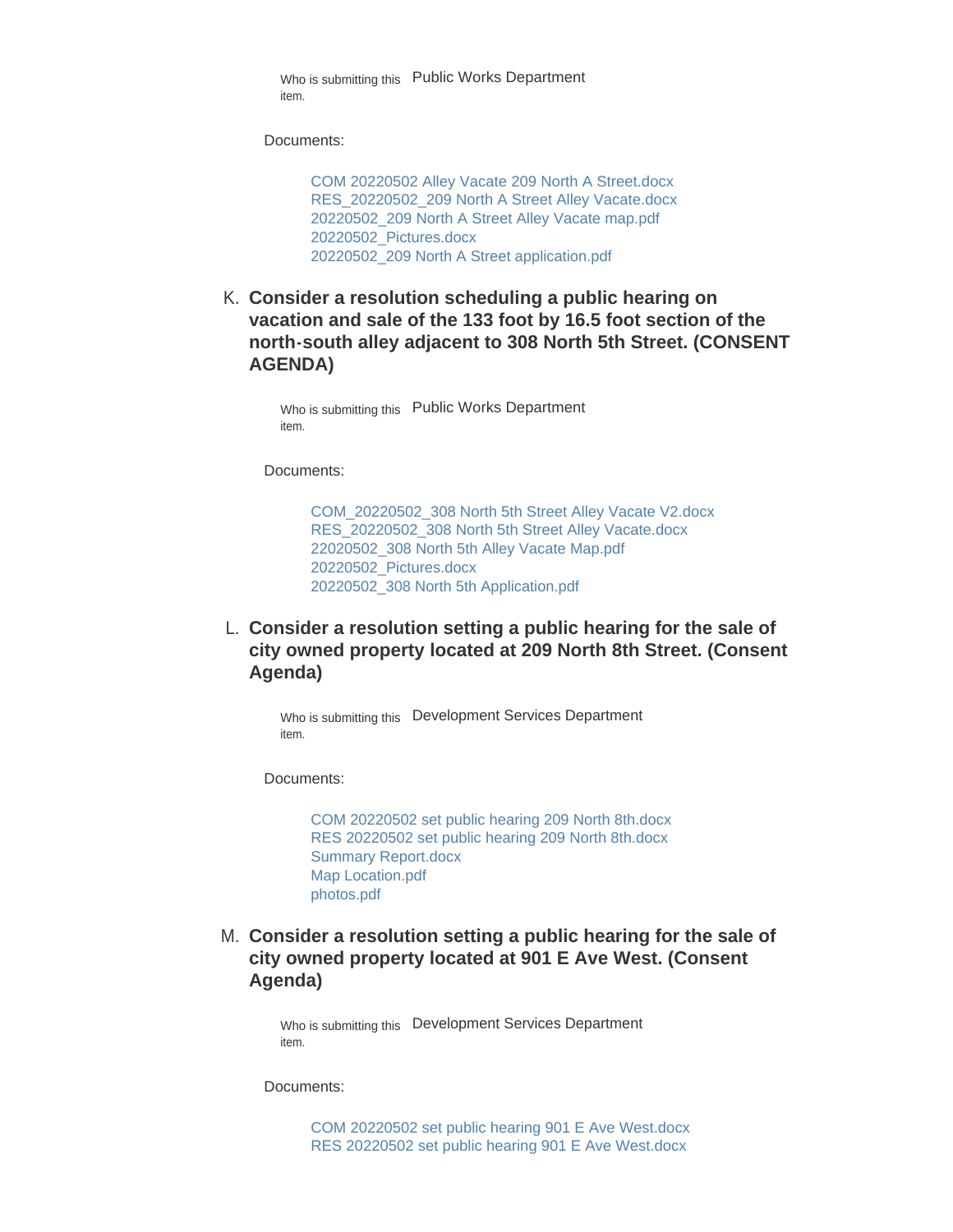[Summary Report.docx](https://www.oskaloosaiowa.org/AgendaCenter/ViewFile/Item/10118?fileID=26521) [Map Location.pdf](https://www.oskaloosaiowa.org/AgendaCenter/ViewFile/Item/10118?fileID=26518) [Map Location 2.pdf](https://www.oskaloosaiowa.org/AgendaCenter/ViewFile/Item/10118?fileID=26517) [photos.pdf](https://www.oskaloosaiowa.org/AgendaCenter/ViewFile/Item/10118?fileID=26519)

**-------------------- End of Consent Agenda --------------------** N.

### **Announcement of Vacancies** 6.

Applicants must reside in Oskaloosa and be 18 years of age unless specific specifications are stated.

- ¡ **Airport Commission**: One vacancy for a term ending December 2027
- ¡ **Board of Adjustment**: One vacancy for a term ending December 2026
- ¡ **Building Code Board of Appeals**: One vacancy for a regular member and one for an ex officio member
- ¡ **Civic Service Commission**: One vacancy for a term ending May 2026
- ¡ **Historic Preservation Commission**: One vacancy, one for a term ending December 2023
- ¡ **Municipal Housing Agency**: One vacancy for a term ending February 2023

## **Regular Agenda** 7.

The following agenda items require specific action by the City Council:

**Consider a resolution selecting a preliminary design**  A. **alternative for the Wastewater Facility Plan Update for Long Term Improvements**

Who is submitting this Public Works Department item.

Documents:

[COM\\_20220502\\_WWTF Long-term Improvements V2.docx](https://www.oskaloosaiowa.org/AgendaCenter/ViewFile/Item/10121?fileID=26530) [RES\\_20220502\\_WWTF Long-term Improvements \(edits\).docx](https://www.oskaloosaiowa.org/AgendaCenter/ViewFile/Item/10121?fileID=26531) [20220502\\_Oskaloosa WWTF FP Update\\_DRAFT April 2022.pdf](https://www.oskaloosaiowa.org/AgendaCenter/ViewFile/Item/10121?fileID=26532) [20220502\\_Appendix 1 - Flow and Loads Memo v23.pdf](https://www.oskaloosaiowa.org/AgendaCenter/ViewFile/Item/10121?fileID=26533) [20220502\\_Appendix B - C.pdf](https://www.oskaloosaiowa.org/AgendaCenter/ViewFile/Item/10121?fileID=26534)

**Consideration of a resolution to hire**  B. **\_\_\_\_\_\_\_\_\_\_\_\_\_\_\_\_\_\_\_\_\_\_\_\_ as Oskaloosa City Manager**

> Who is submitting this City Manager's Office item.

Documents:

[COM 20220502 CM Employment Agreement.docx](https://www.oskaloosaiowa.org/AgendaCenter/ViewFile/Item/10153?fileID=26592) [RES 20220502 CM Employment Agreement.docx](https://www.oskaloosaiowa.org/AgendaCenter/ViewFile/Item/10153?fileID=26593) [CM Employment Agreement 2022.pdf](https://www.oskaloosaiowa.org/AgendaCenter/ViewFile/Item/10153?fileID=26595)